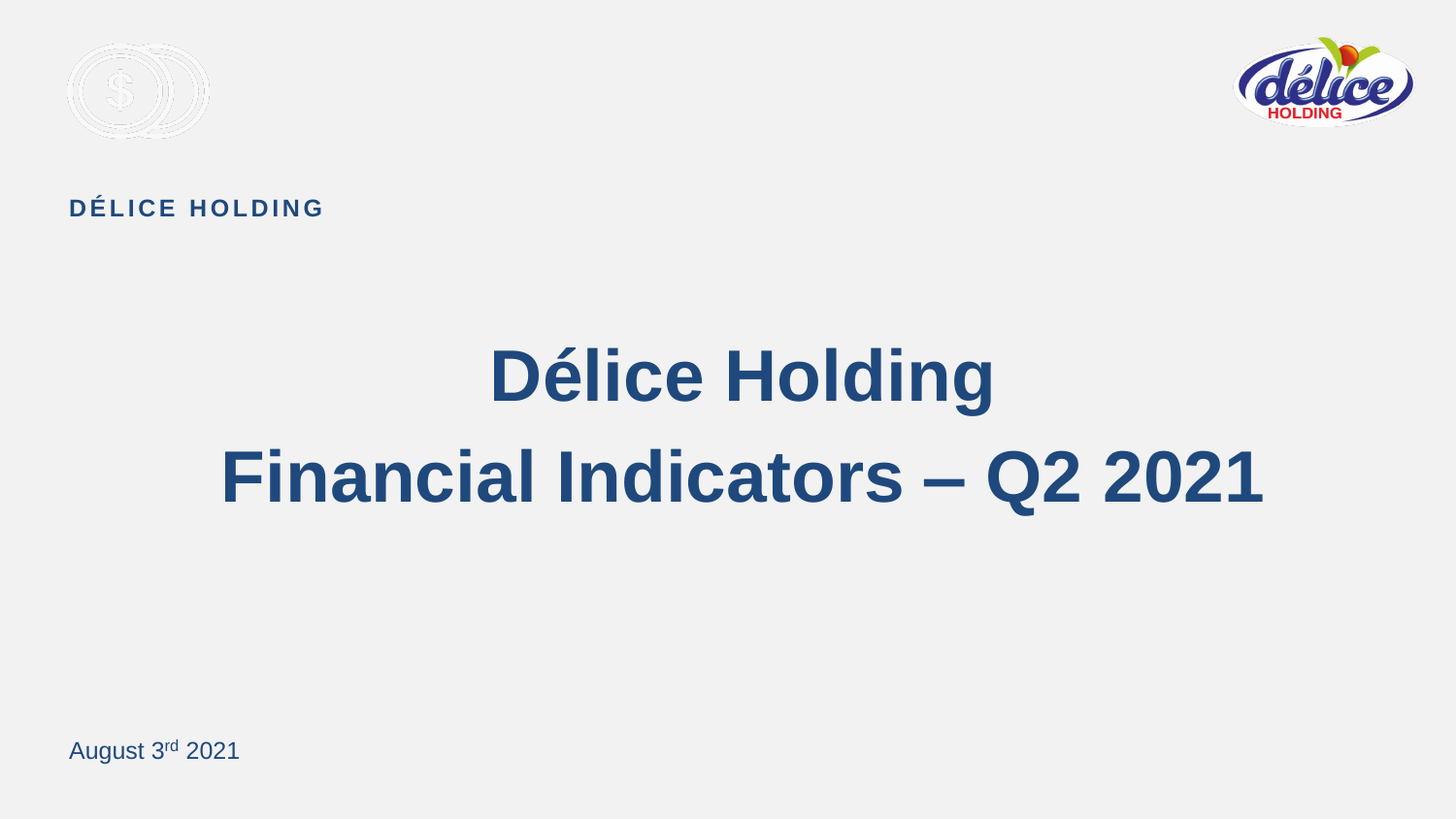

## **Highlights**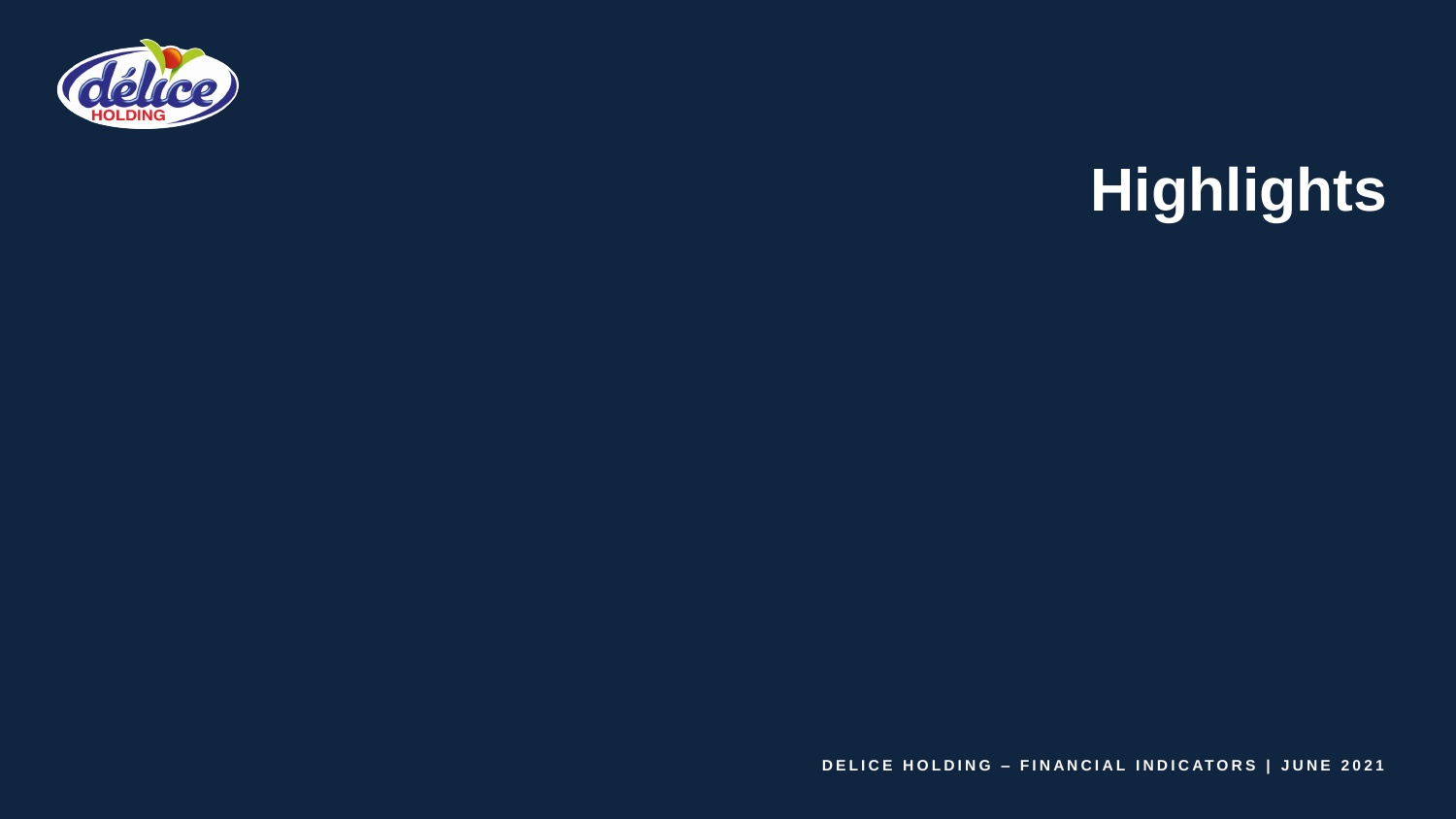Délice Holding has improved its revenues during the second quarter of 2021, making a growth rate of **10,6%** YoY.

TOTAL REVENUES IN Q2 2021

## KTND **299 454**

**(+12,5% YoY)**

# TOTAL REVENUES – YTD 2021 KTND **587 906**

## **Performance Indicators – Second Quarter 2021**

**(+10,6% YoY)**



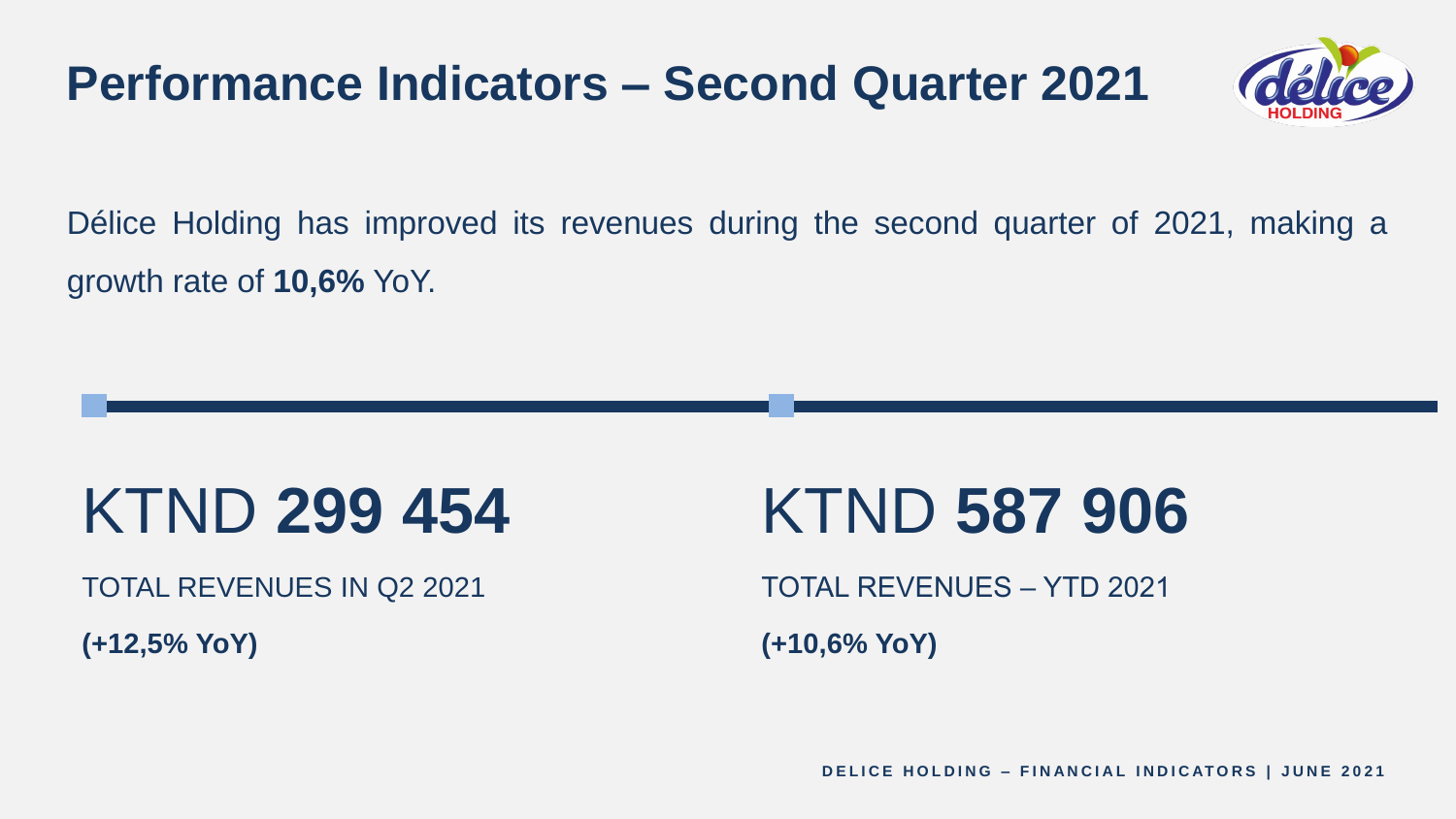Délice Holding made a total amount of **19 958 KTND** in terms of Capital Expenditures, thus making a progress of **0,8%** YoY. Investments were made, in order to increase capacity, rationalize energy consumption and finance CSR environment projects.

CAPEX IN Q2 2021

# KTND **6 908**

**(- 20,4% YoY)**

# KTND **19 958**

**DELICE HOLDING - FINANCIAL INDICATORS | JUNE 2021** 

## **Performance Indicators – Second Quarter 2021**

CAPEX – YTD 2021 **(+0,8% YoY)**



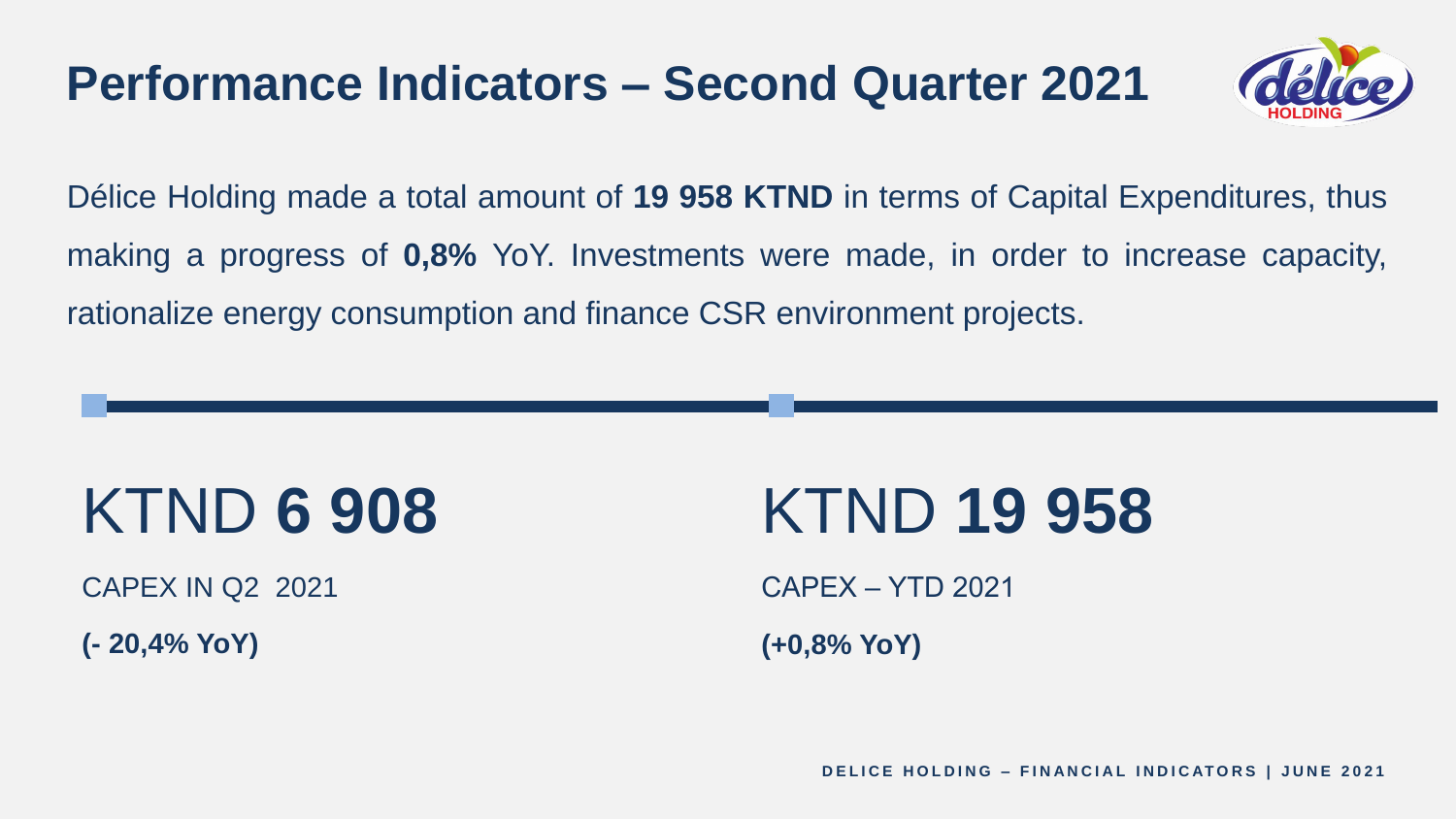

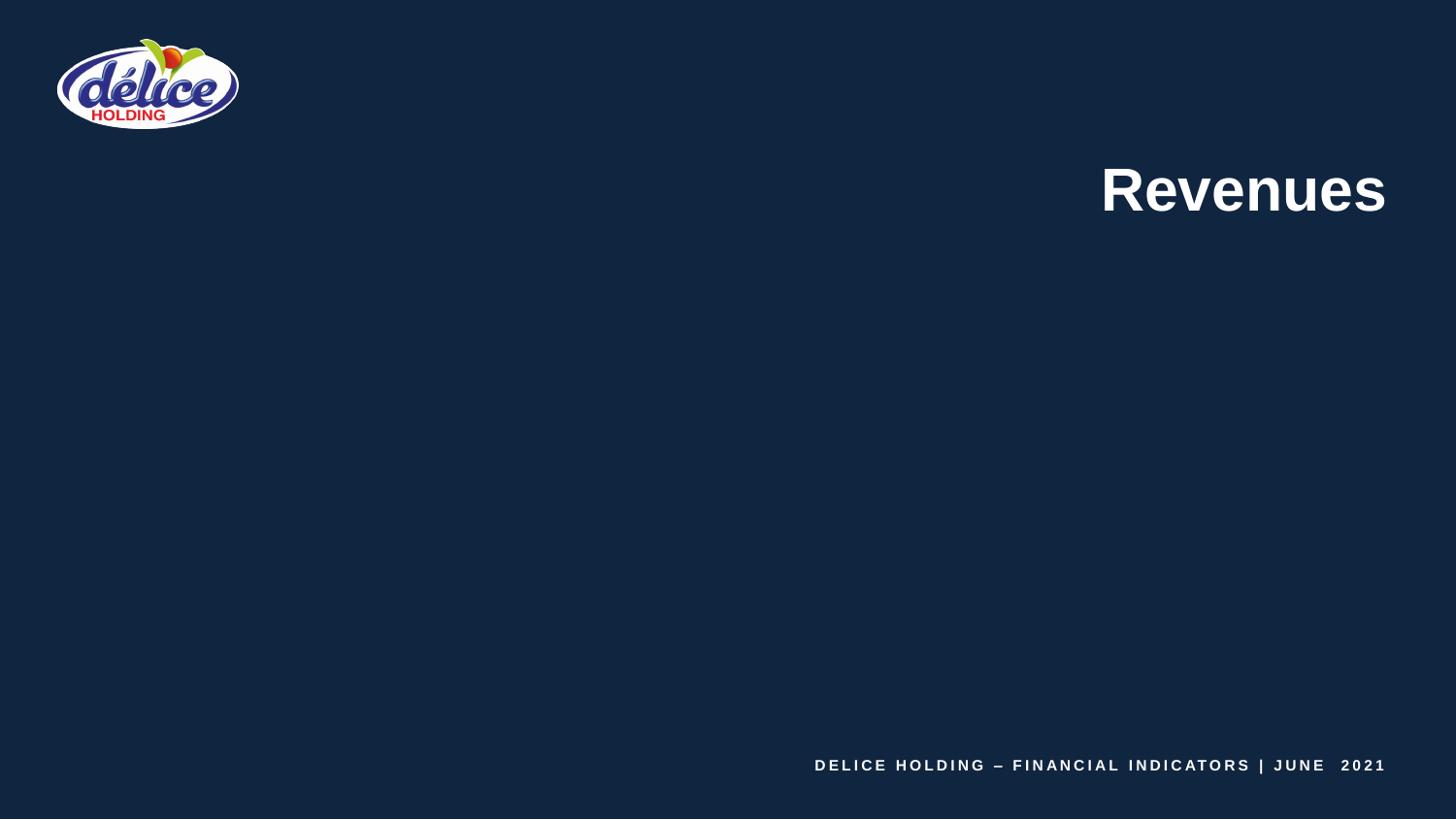Consolidated local revenues, amounted to **299 454 KTND** in the second quarter of 2021, making a **12,5%** growth rate, compared to the same period last year.

Exports slightly increased, despite closed borders and extended lockdown during the pandemic, thus totalizing **18 588 KTND (+0,7%).** This shows the resilience of the Group, especially with Tourism slowing down and negatively impacting demand.

In addition, total revenues made a solid **10,6%** growth rate by the end of June 2021, amounting to **587 906 KTND**, with growing volumes, and milk price increase, that was operated in August 2020.

## **Revenues in Q2 2021 Total Local Revenues – YTD 2021**

*In KTND*

**Total Export Revenues – YTD 2021** *In KTND*

**0**

**100 000**

**200 000**

**300 000**

**400 000**

**500 000**

**600 000**

**30.06.2020 30.06.2021**





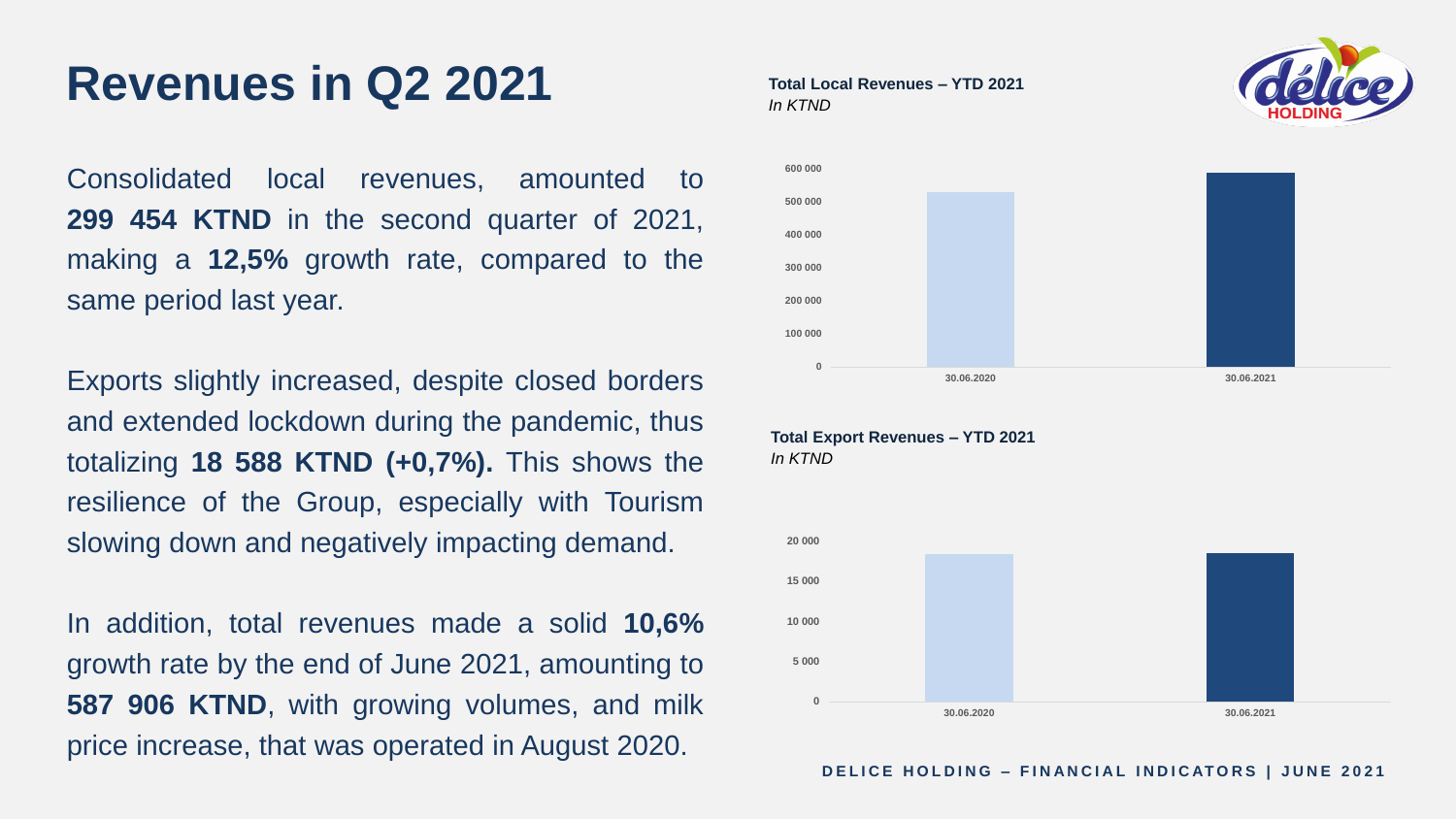

## **Capital Expenditures**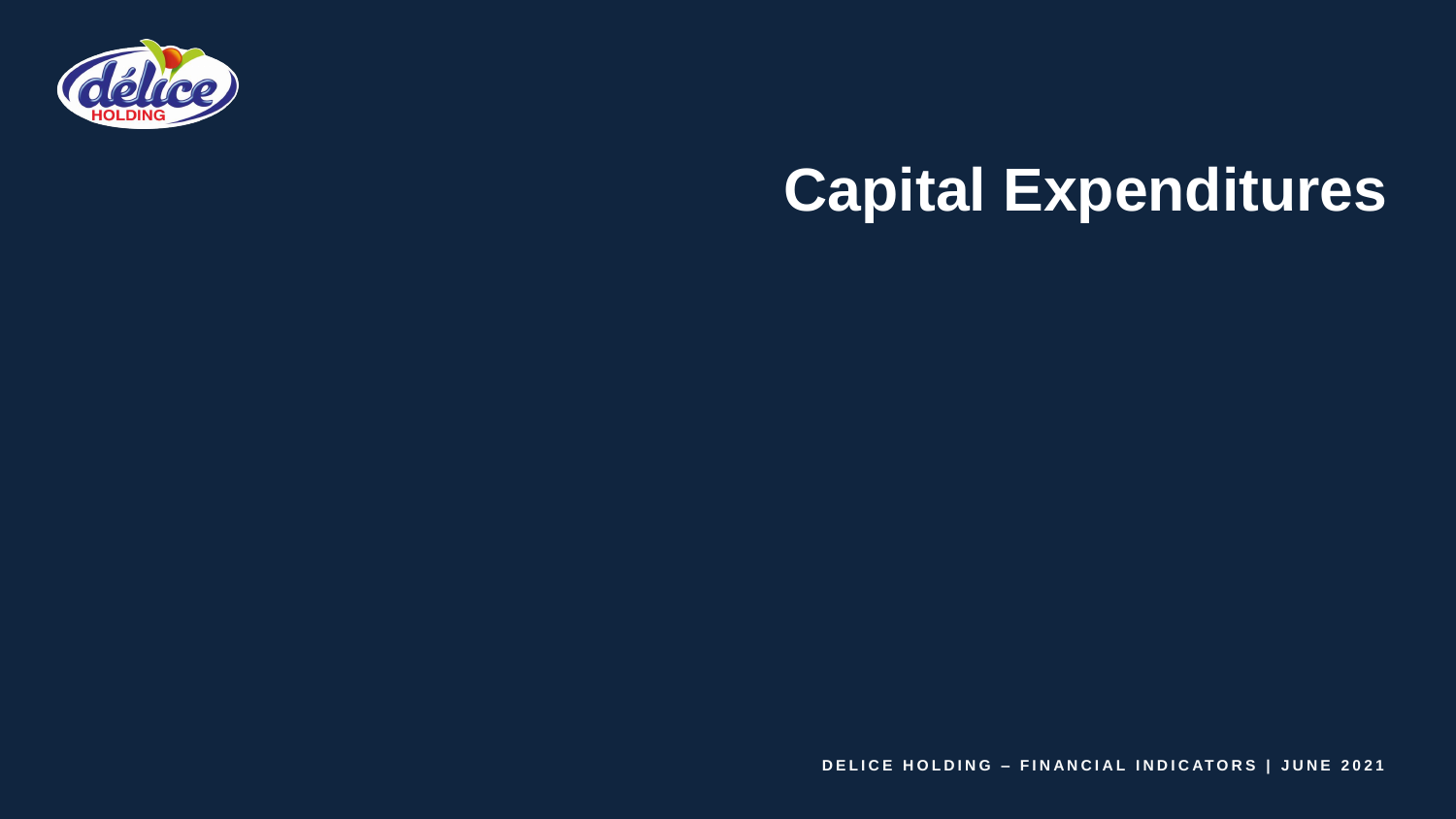CAPEX increased by **0,8%** on YoY reaching **19 958 KTND** versus **19 797 KTND** in June 2020 and were directed to capacity projects, and environment and energy consumption programs.

## **CAPEX in Q2 2021**

**Total CAPEX – YTD 2021** *In KTND*

**0**





**10 000**

**20 000**

**30.06.2020 30.06.2021**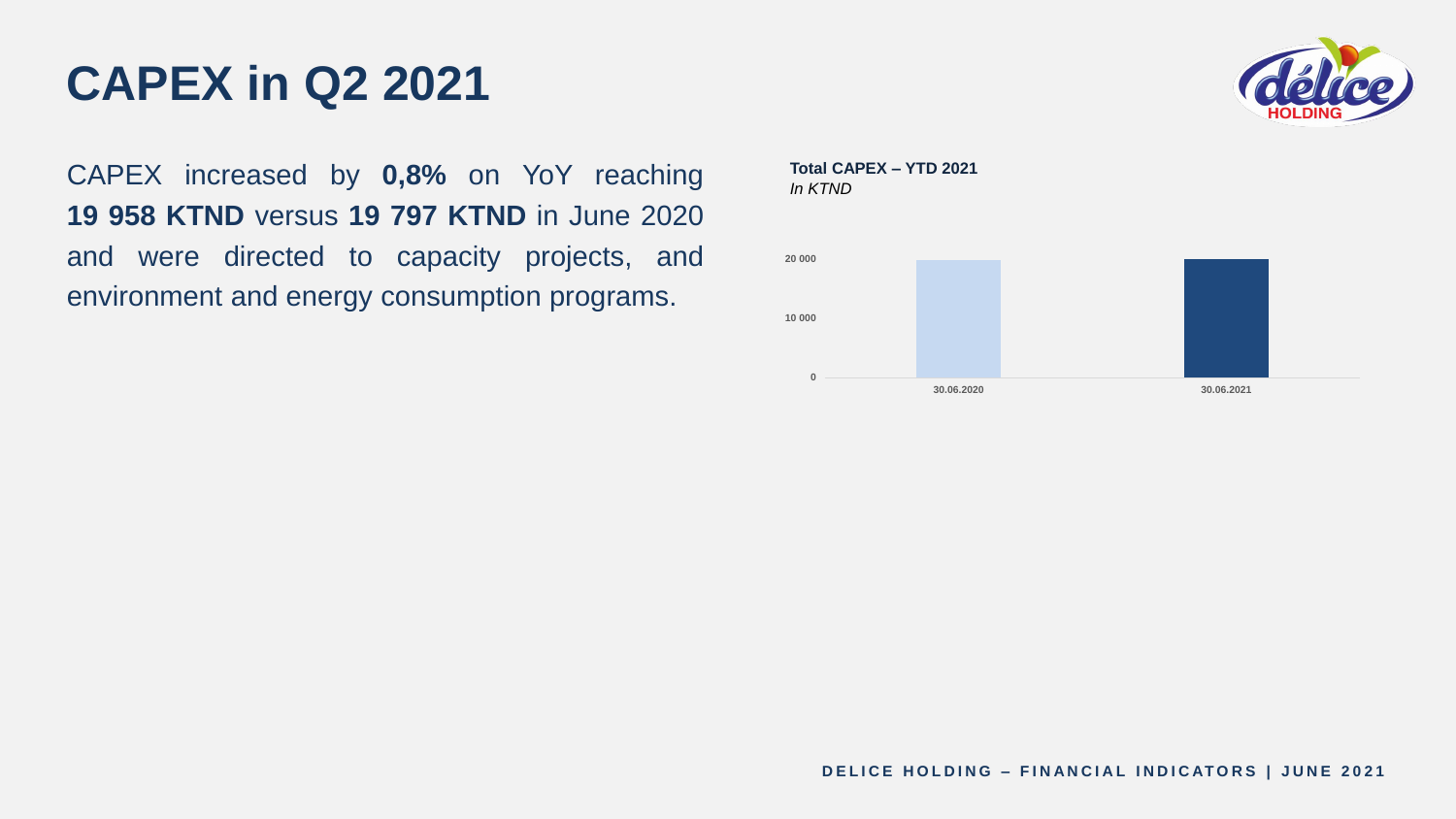



**DELICE HOLDING - FINANCIAL INDICATORS | JUNE 2021** 

## **Debt Outstanding**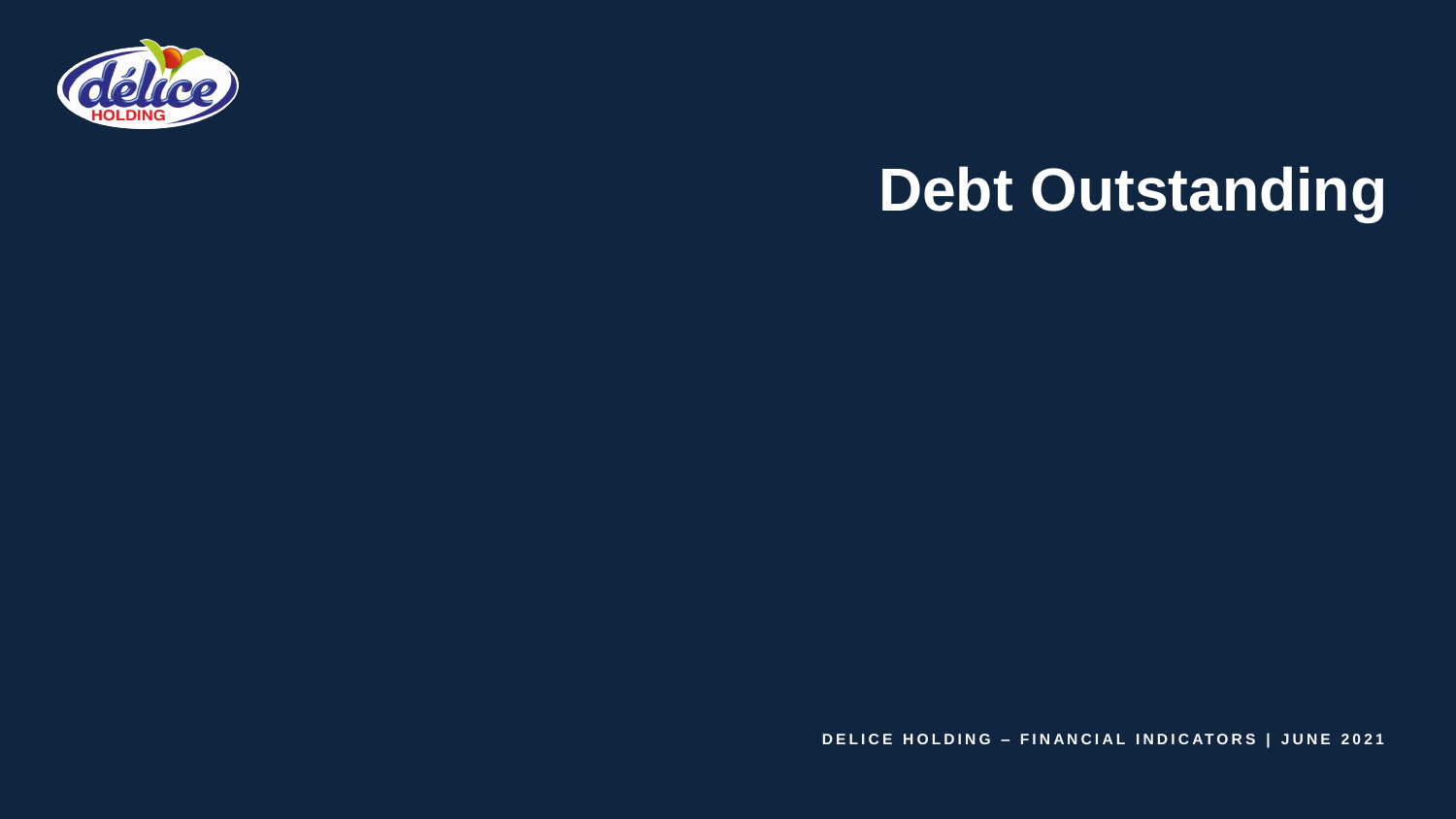Debt outstanding decreased by **40%** reaching a total of **133 710 KTND** (Vs. **223 157 KTND**). The effort made by the Group to reduce its short term borrowings has paid. In fact short term borrowings were reduced by **108,4%** amounting to **–6 651 KTND** (Vs. **79 280 KTND** in Q2 2020).

This was made possible thanks to intra-Group synergies in terms of financing, and inventories optimization programs.

Long term debts amounted to **140 361 KTND**, thus making a slight decrease of **-2,4%** versus the same period last year.

## **Debt Outstanding in Q2 2021 Total Debt Outstanding – Q2 2021**

## *In KTND* 0 50 000 100 000 150 000 200 000 250 000

### **Total Short Term Borrowings – Q2 2021**

*In KTND*

30.06.2020 30.06.2021

-1 000







49 000

30.06.2020 30.06.2021